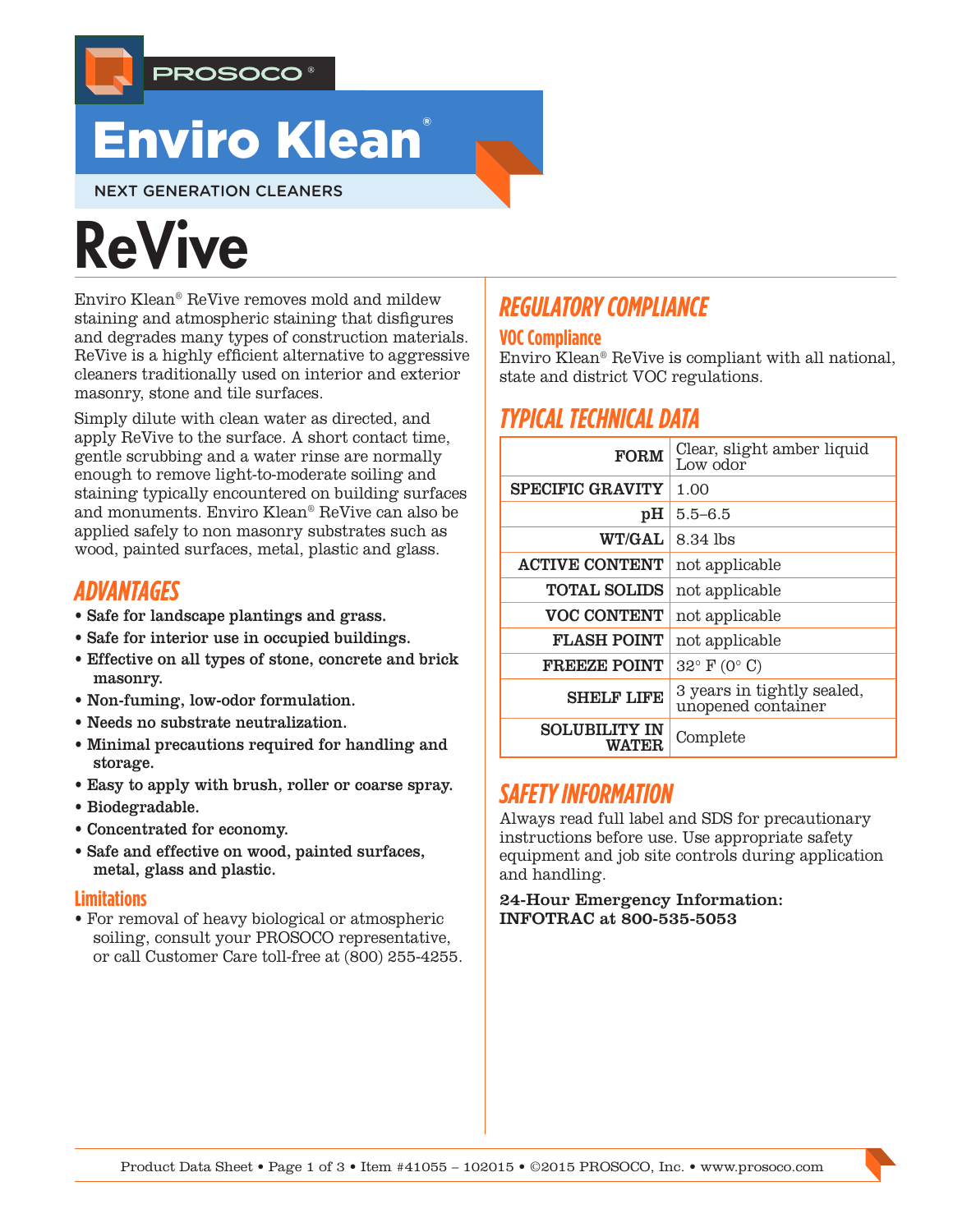## **Product Data Sheet Enviro Klean® ReVive**

## *PREPARATION*

Protect people, vehicles, property and all surfaces not set for cleaning from product, splash, rinse, residue, fumes and wind drift. Protect and/or divert traffic if needed.

Drain water from architectural structures (such as fountains) before application. Carefully brush or scrape loose surface debris, and heavy growths of moss, ivy, or other contaminants from the dry surface.

#### Fragile or Deteriorated Surfaces

Fragile or deteriorated stone may require reduced rinsing pressure, or even stone consolidation to avoid further damage.

Severely deteriorated limestone and marble may be strengthened enough for thorough cleaning by treatment with Conservare® HCT. HCT also prolongs the service life of acid-soluble stone by dramatically increasing its resistance to acid rain. Consult your PROSOCO representative, or call Customer Care toll-free at (800) 255-4255 for more information on use of HCT in conjunction with ReVive.

#### **Surface and Air Temperatures**

Cleaning effectiveness is reduced when surface and air temperatures fall below 50°F (10°C). Do not apply at temperatures below 40°F (4°C). If freezing conditions exist before application, let masonry thaw.

#### **Equipment**

Apply using a soft-bristled brush, roller or coarse spray. Rinse with enough water and pressure to flush spent cleaner and dissolved soiling from the masonry surface and surface pores without damage. Inadequate rinsing leaves residues which may stain the cleaned surface.

Masonry-washing equipment generating 400–1000 psi with a water flow rate of 6–8 gallons per minute is the best water/pressure combination for rinsing porous masonry. Use a 15–45° fan spray tip. Heater water (150–180°F; 65–82°C) may improve cleaning efficiency.

Use adjustable equipment for reducing water flow rates and rinsing pressure as needed for sensitive surfaces. Rinsing pressures greater than 1000 psi and fan spray tips smaller than 15° may permanently damage sensitive masonry. Water flow rates less than 6 gpm may reduce cleaning productivity and contribute to uneven cleaning results.

#### **Storage and Handling**

Store in a cool, dry place. Always seal container after dispensing. Do not alter or mix with other chemicals. Published shelf life assumes upright storage of factory-sealed containers in a dry place. Maintain temperature of 45–100°F (7–38°C). Keep from freezing. Do not double stack pallets. Dispose of in accordance with local, state and federal regulations.

## *APPLICATION*

Read "Preparation" and the Safety Data Sheet before use.

ALWAYS TEST a small area of each surface to confirm suitability, coverage rate and desired results before beginning overall application. Test with the same equipment, recommended surface preparation and application procedures planned for general application. Let surface dry thoroughly before inspection.

NOTE: Many types of biological soiling change color when exposed to ReVive. Most surface discoloration will disappear soon after thorough water rinsing and weathering.

#### **Dilution & Mixing**

Adjust dilution rate based on testing. Always pour cold water into empty bucket first, then carefully add product.

- Light biological staining.......... 1:10
- Moderate biological staining.... 1:5
- Heavy biological staining......... use in concentrate

#### **Typical Coverage Rates**

Coverage rates vary based on surface texture, weather conditions at time of application and the severity of soiling.

- 1-gallon of diluted ReVive treats 80–240 sq.ft.
- 1-gallon of diluted ReVive treats 7–22 sq.m.

#### **Application Instructions**

- 1. Working from the bottom to the top, apply generously to dry surface until surface is thoroughly wet.
- 2. Leave on the surface for 2–3 minutes. If needed, apply more to keep the surface wet.
- 3. Mist treated surfaces with water and gently scrub with a non-metallic, short-fibered scrub brush to loosen biological soiling.